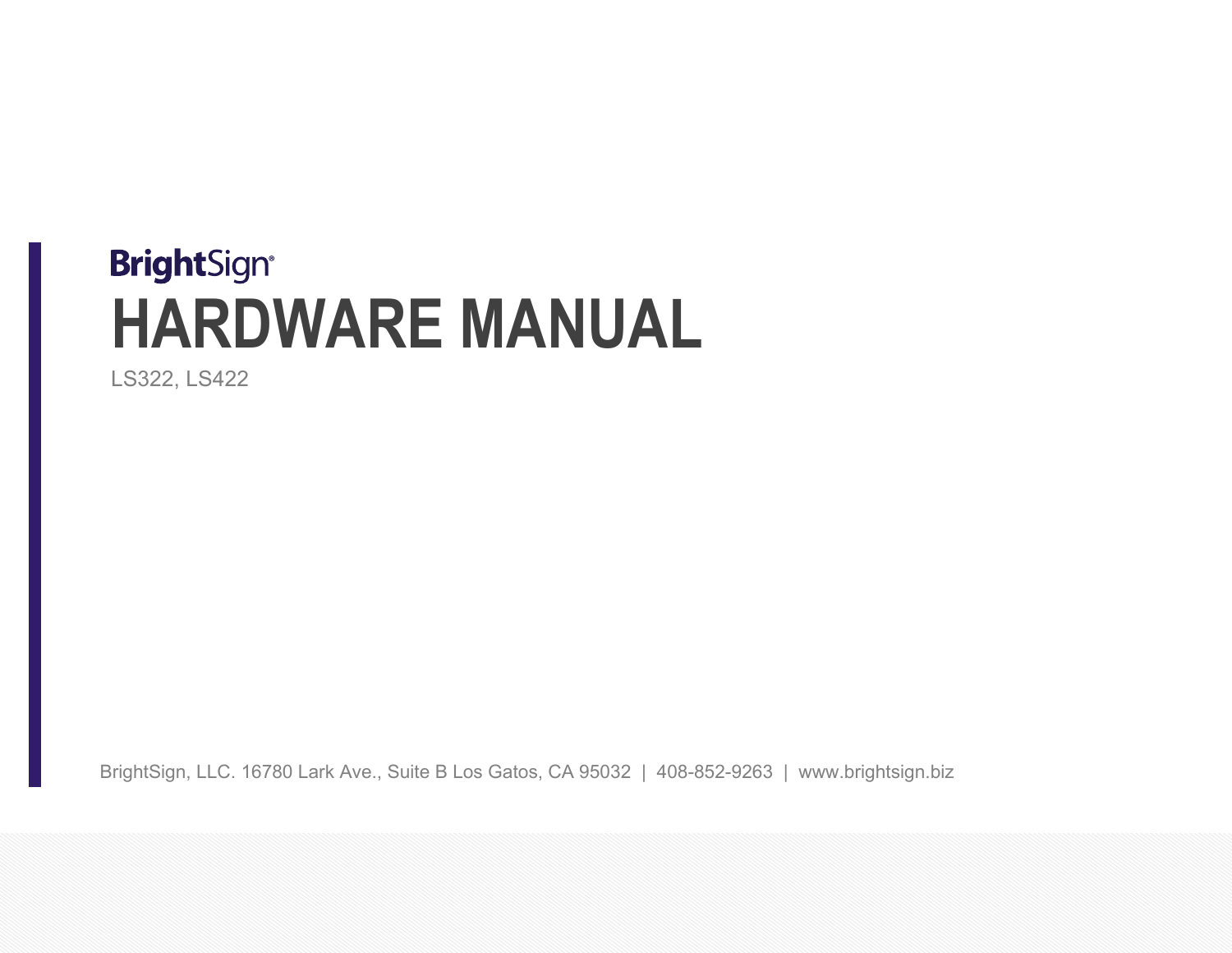# **TABLE OF CONTENTS**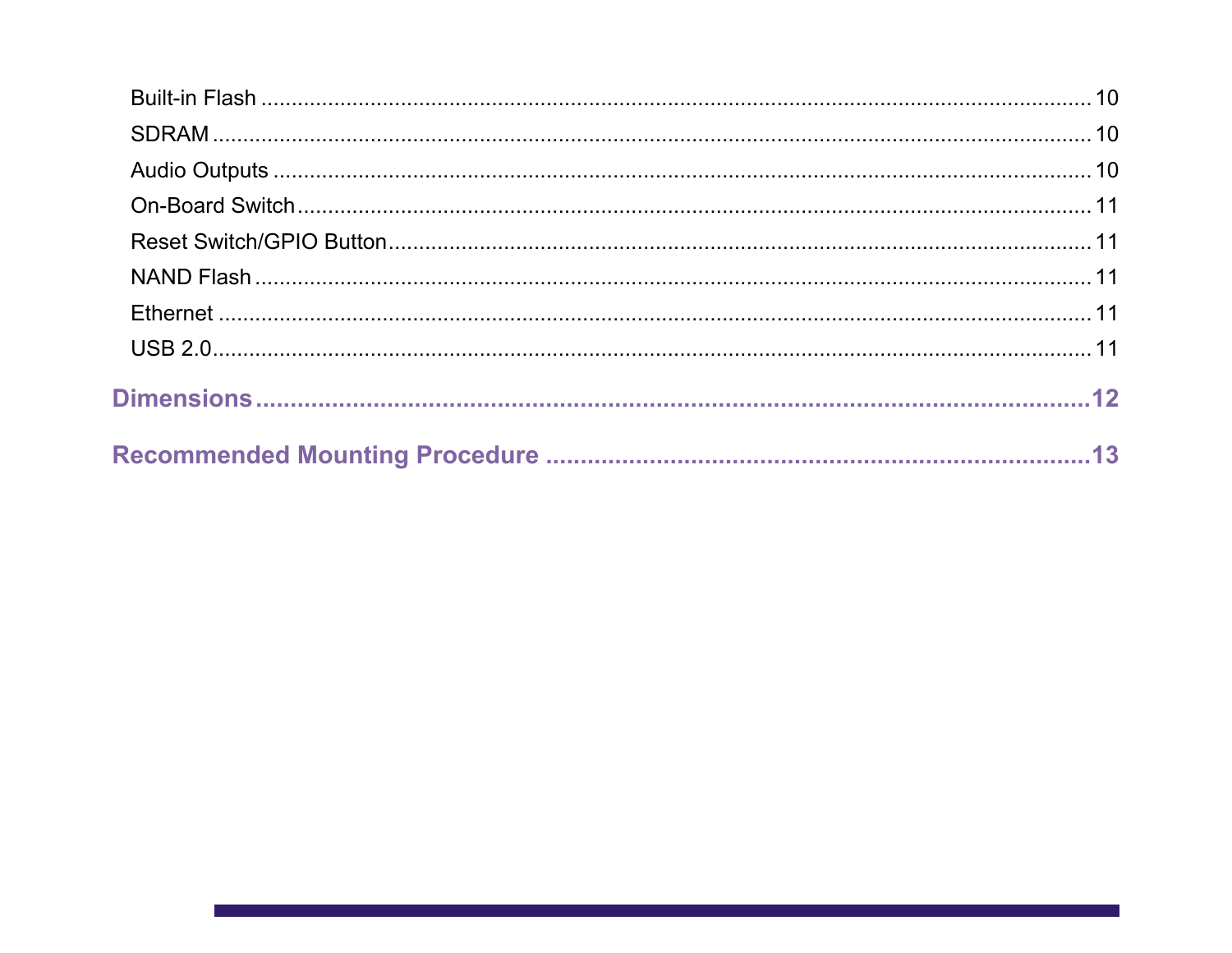# <span id="page-3-0"></span>**OVERVIEW**

The LS322 and LS422 are commercial-grade media players that enable consistent, high-quality demonstration of A/V content in retail environments. This hardware reference manual specifies the hardware interfaces on the LS322 and LS422.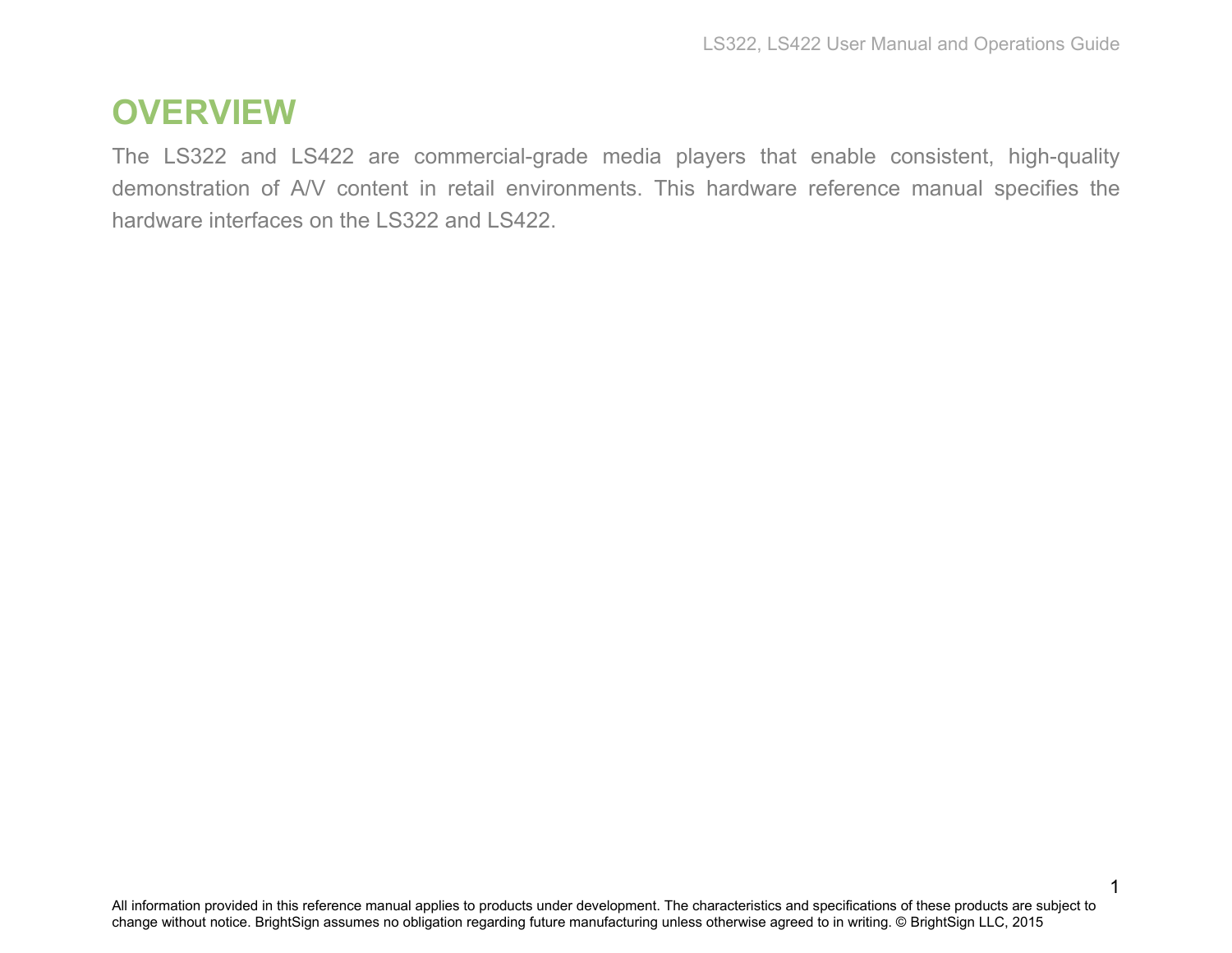### <span id="page-4-0"></span>**Block Diagram**

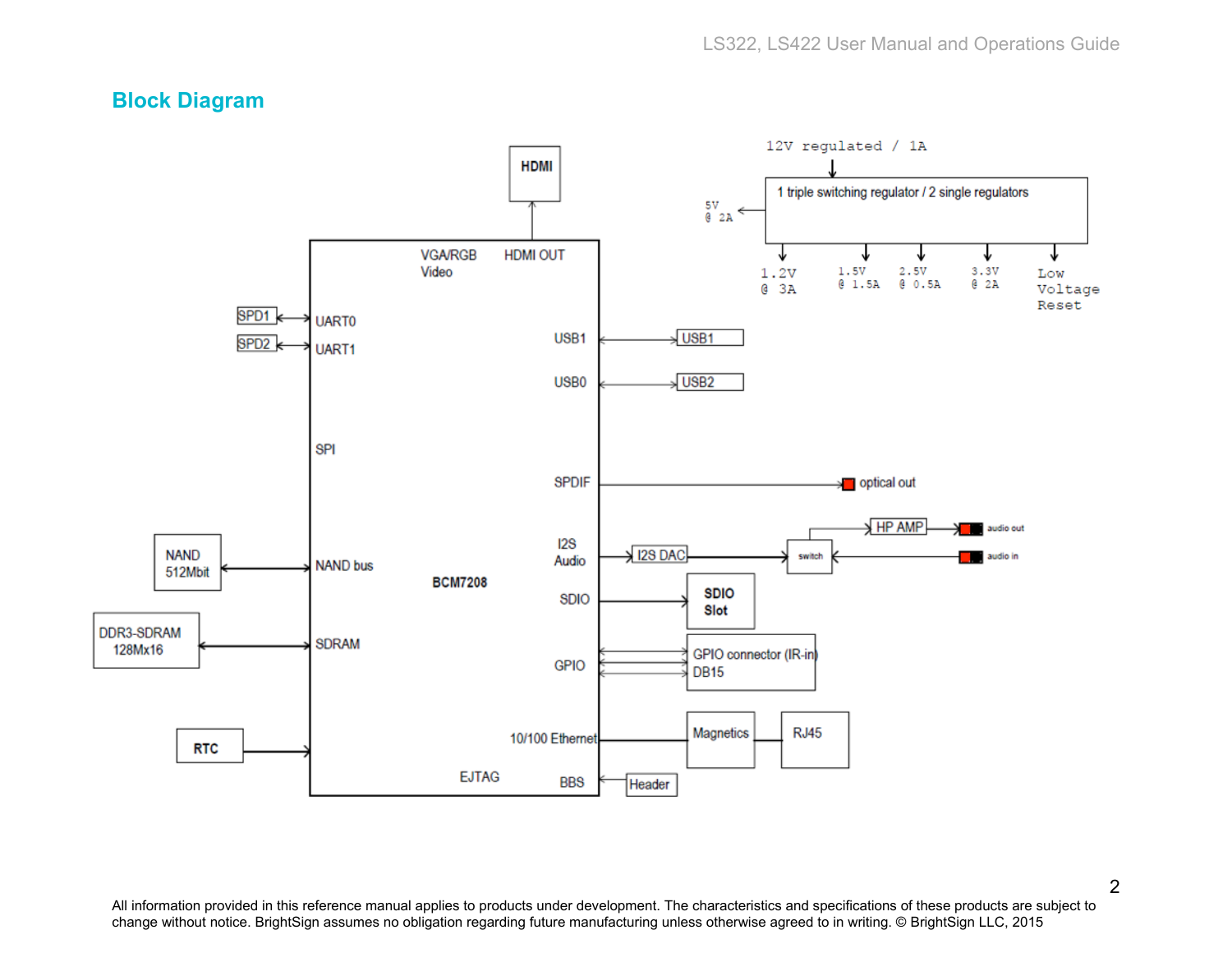### <span id="page-5-0"></span>**LS322**

#### **Front**

- DA15 GPIO
- SD/SDHC/SDXC flash card slot

#### **Left**

- GPIO service button
- GPIO reset button

#### **Right**

• USB 2.0

#### **Back**

- 12V@1A power connector
- SPDIF out
- RJ45 Ethernet
- 3.5mm audio out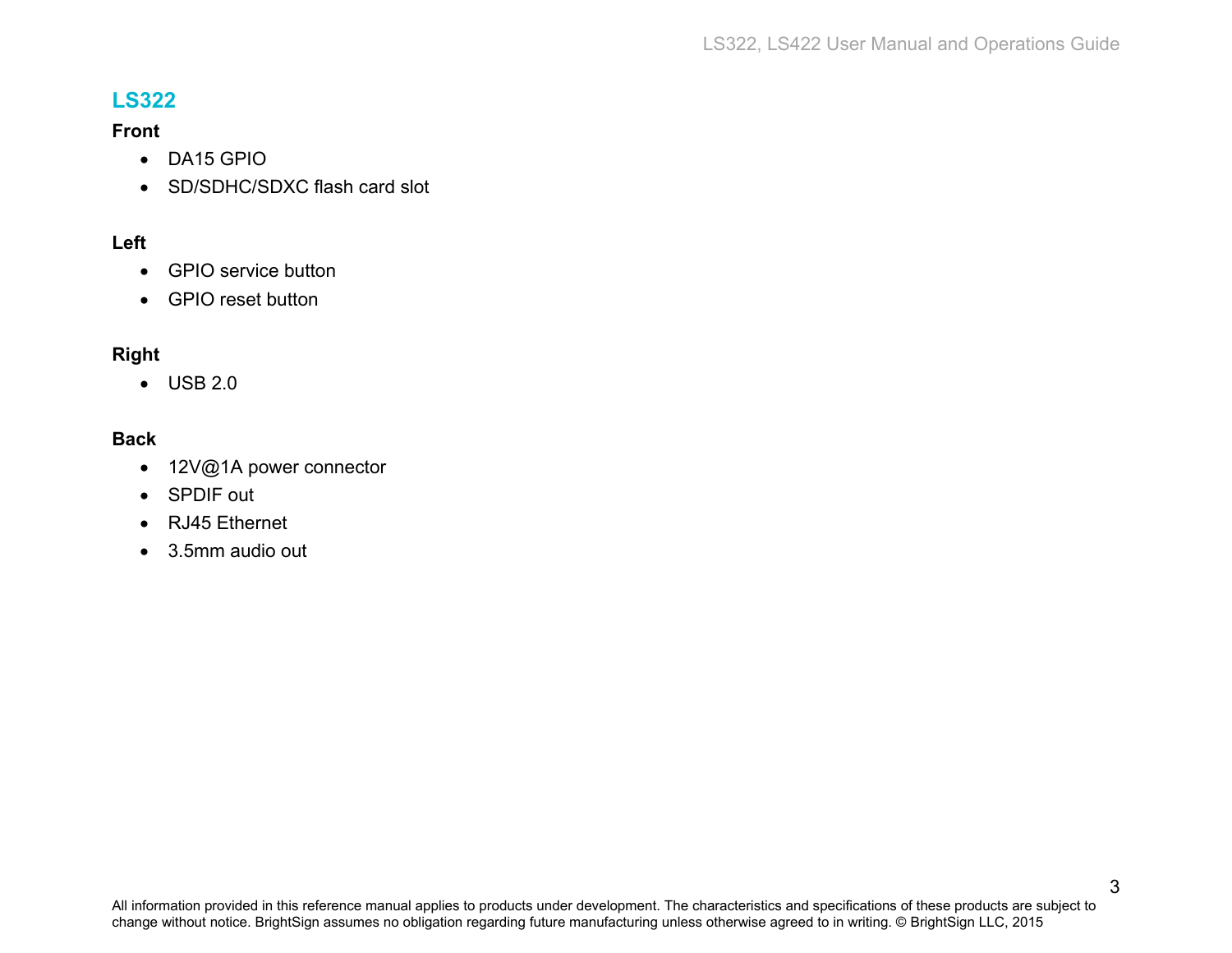### <span id="page-6-0"></span>**LS422**

#### **Front**

- DA15 GPIO
- SD/SDHC/SDXC flash card slot

#### **Left**

- GPIO service button
- GPIO reset button

#### **Right**

• USB 2.0

#### **Back**

- 12V@1A power connector
- SPDIF out
- RJ45 Ethernet
- HDMI out
- 3.5mm audio out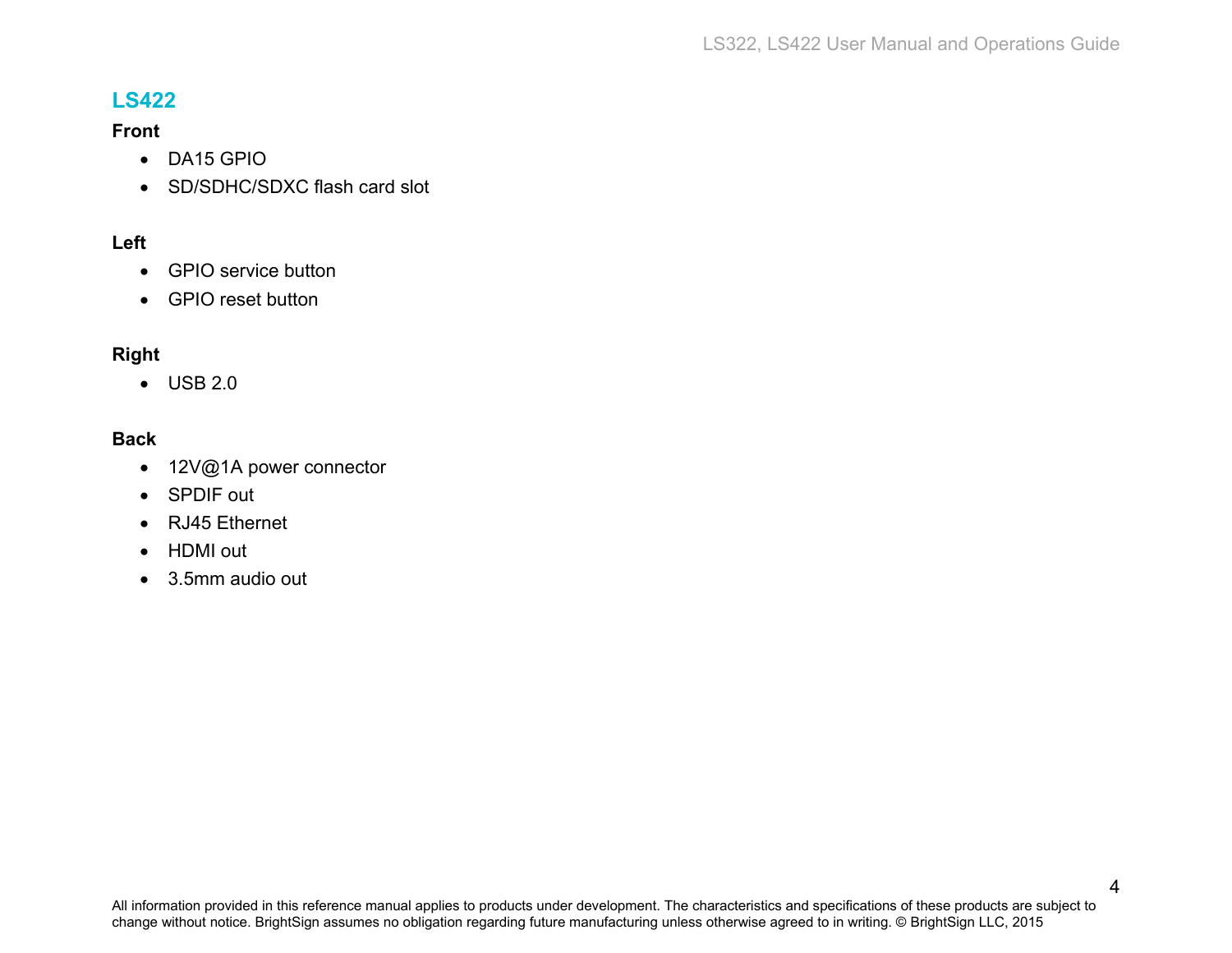# <span id="page-7-0"></span>**HARDWARE INTERFACES**

### <span id="page-7-1"></span>**HDMI Output**

The LS422 has a single HDMI connector that is compliant with HDMI 1.3 A/V standards. It is capable of outputting 1080i and 720p video resolutions.

| pin            | <b>Description</b>    | pin            | <b>Description</b> |
|----------------|-----------------------|----------------|--------------------|
| $\mathbf 1$    | TX2p                  | $\overline{2}$ | Ground             |
| 3              | TX2n                  | 4              | TX1p               |
| 5              | Ground                | 6              | TX1n               |
| $\overline{7}$ | TX0p                  | 8              | Ground             |
| 9              | TX0n                  | 10             | <b>TXCp</b>        |
| 11             | Ground                | 12             | <b>TXCn</b>        |
| 13             | <b>CEC</b>            | 14             | <b>NC</b>          |
| 15             | <b>DDC SCL</b>        | 16             | <b>DDC SDA</b>     |
| 17             | Ground                | 18             | +5V DDC            |
| 19             | HPD (Hot Plug Detect) | --             |                    |

# <span id="page-7-2"></span>**3.5mm Stereo Connectors**

The LS322 and LS422 have a 3.5mm stereo connector for variable analog audio output. The full-scale voltage output of the audio is 2V RMS. The minimum load impedance of the audio connector is 32Ω.

The audio connector has the following pinout:

- Tip: Left audio
- Ring: Right audio
- Base: Ground for audio signal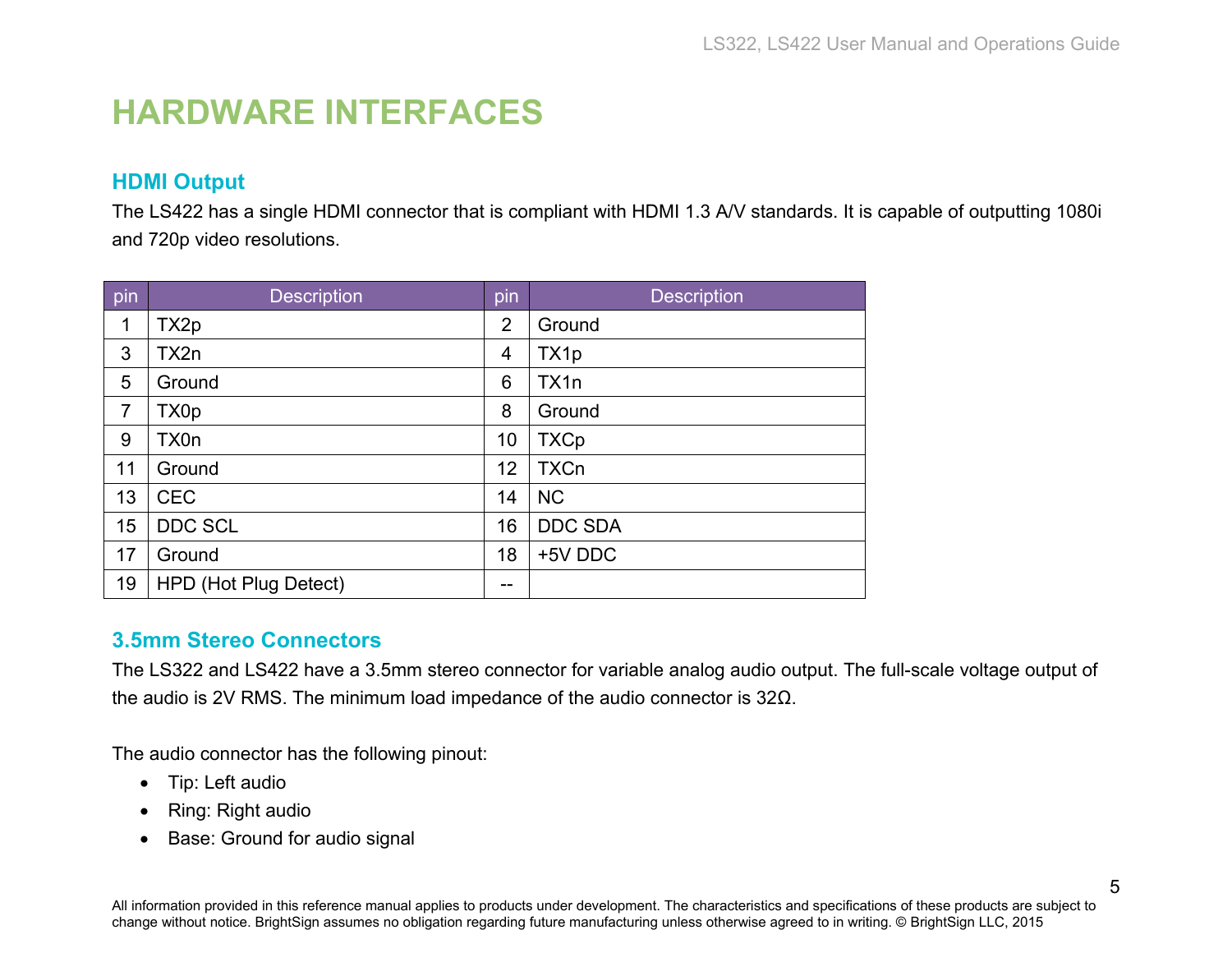### <span id="page-8-0"></span>**SPDIF (TOSLink) Connector**

The LS322 and LS422 have a SPDIF connector capable of outputting 16-bit, 48 kHz (AC3 5.1 encoded) stereo audio streams. Muting this connector produces digital silence.

### <span id="page-8-1"></span>**USB Host Ports**

The LS322 and LS422 each have a single USB 2.0 host port capable of providing 500mA of power. Each port also supports HID, and devices can be hot swapped without the need to reboot.

The following table illustrates the pinout of the USB host port:

| pin    | <b>Description</b> | pin | <b>Description</b> |
|--------|--------------------|-----|--------------------|
|        | VBUS               | ⌒   | —                  |
| ົ<br>ື | D+                 | 4   | Ground             |

### <span id="page-8-2"></span>**DA15 GPIO**

The LS322 and LS422 have a DA15 female switch/led connector. This connector allows the player to control external LEDs or other devices requiring 24mA of current or less.

Connect the LED outputs to the LED ANODE and connect the LED CATHODE to the ground. If you want to connect another device, then the output is capable of sourcing or sinking up to 3.3V at 24mA, but there is a series resistor of 100 $\Omega$ in each line.

The connector also allows the connecting of external contact closures to the ground. In order to connect a switch, connect one side of the switch to the switch input, and connect the other side to one of the ground pins on the DA15 connector. The connector can also supply 3.3V at up to 500mA to an external device. The 3.3V output is polyfuse-protected and can source up to 500mA.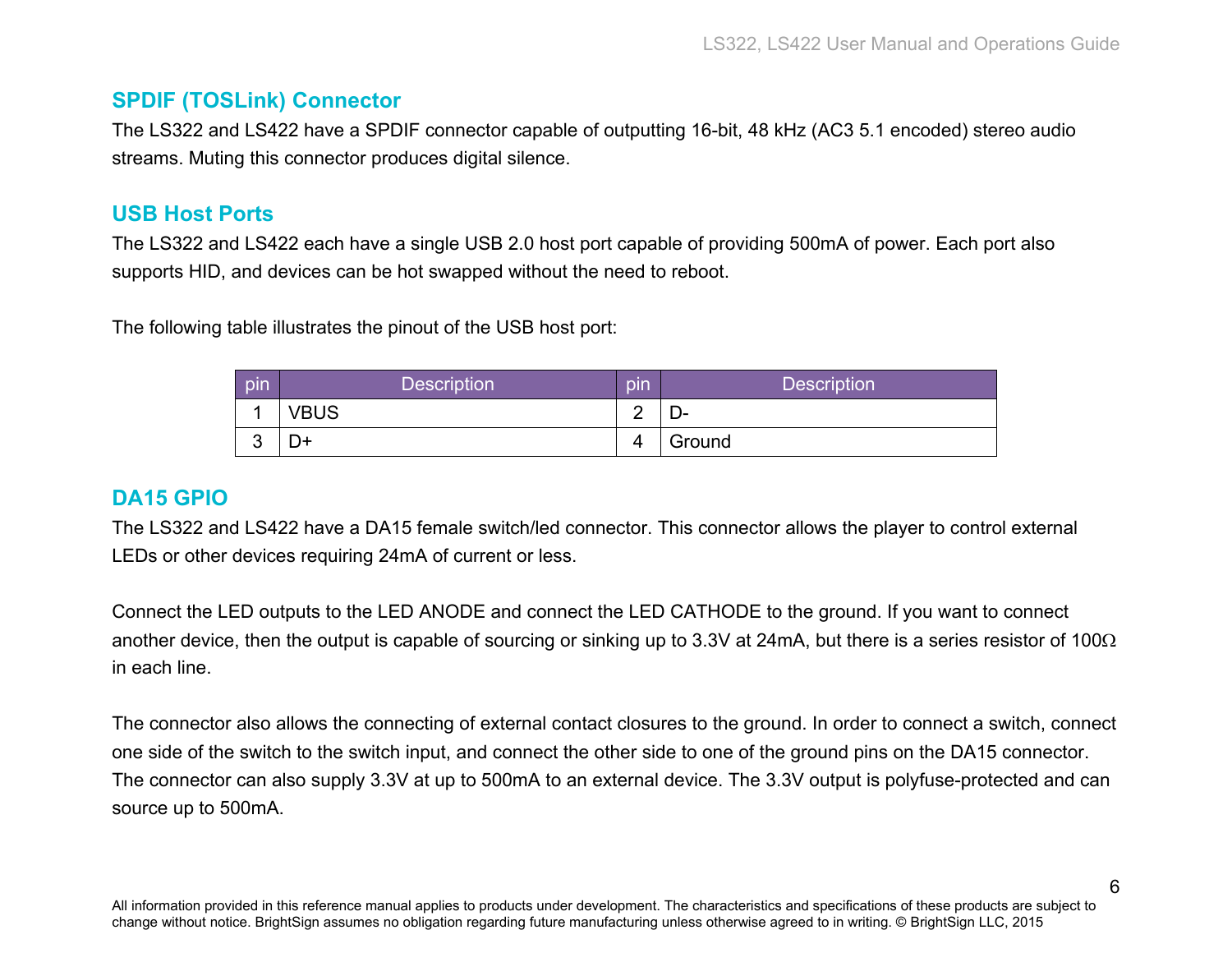If one BrightSign player is driving the inputs on another BrightSign player, then you can drive at most three inputs from one output. The following calculations explain this limitation:

**Note**: *The GPIO outputs have 100*<sup>Ω</sup> *series resistors; the GPIO inputs have 1K pullup resistors to 3.3V; and the input threshold on the 541 chips is 2V high and .8V low. The high voltage is not problematic, but the low voltage can be if there are too many inputs connected to one output.*

| 1 out driving 1 in | $V=3.3*100/(100+1,000)=0.3$                       |
|--------------------|---------------------------------------------------|
| 1 out driving 2 in | $V=3.3*100/(100+500)=0.55$                        |
| 1 out driving 3 in | $V=3.3*100/(100+333.3)=0.76$                      |
| 1 out driving 4 in | V=3.3*100/(100+250)=.94 (This is too high, so the |
|                    | maximum is one output driving three inputs)       |

The following table illustrates the pinout of the DA15 on LS players:

| pin | <b>Description</b> | pin | <b>Description</b>    |
|-----|--------------------|-----|-----------------------|
| 1   | IR blaster input   | 2   | Ground                |
| 3   | Button 6 I/O       | 4   | Button 5 I/O          |
| 5   | Button 3 I/O       | 6   | Ground                |
| 7   | Button 1 I/O       | 8   | +3.3V output at 500mA |
| 9   | Ground             | 10  | Button 7 I/O          |
| 11  | Ground             | 12  | Button 4 I/O          |
| 13  | Button 2 I/O       | 14  | Ground                |
| 15  | Button 0 I/O       | --  |                       |

Here is the DA15 female connector as viewed from the front: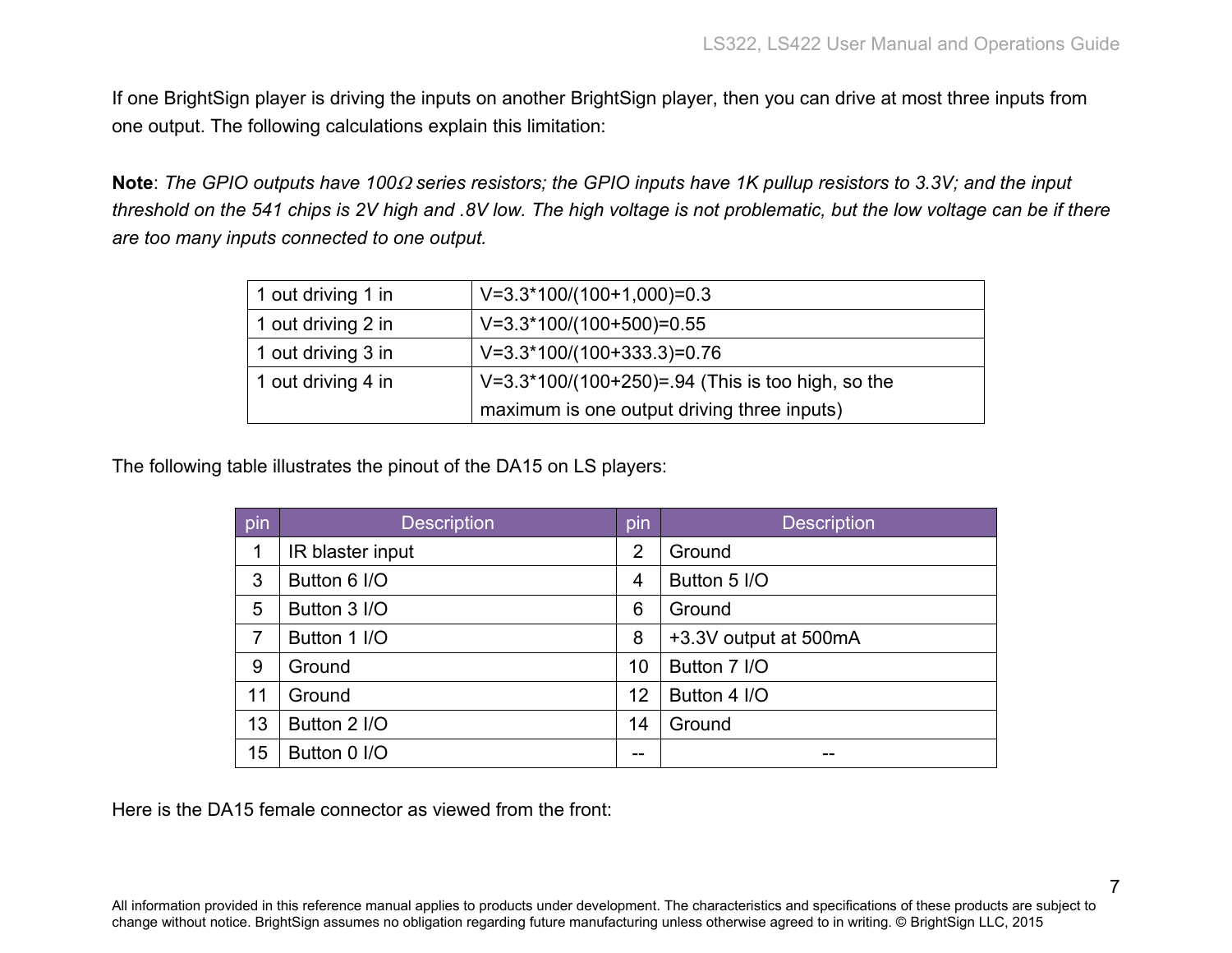

A button/LED/IR board can be used to demonstrate the GPIO and IR functions on a BrightSign player. This board is built by a third-party manufacturer and can be purchased upon request.

#### <span id="page-10-0"></span>**RJ45 Ethernet**

The LS322 and LS422 have a single 10/100 RJ45 port for networking. The maximum length for the Ethernet cable is 100 meters. The following table illustrates the pinout of the RJ45:

| pin | <b>Description</b> | pin | <b>Description</b> |
|-----|--------------------|-----|--------------------|
|     | TX+                | ⌒   | TX-                |
| 3   | $RX+$              | 4   | RC to ground       |
| 5   | RC to ground       | 6   | RX-                |
|     | RC to ground       | 8   | RC to ground       |

### <span id="page-10-1"></span>**SD Port**

The LS322 and LS422 have a card slot that supports SD, SDHC, and SDXC cards. It is capable of streaming video at 25Mbps or streaming three stereo PCM audio tracks simultaneously.

# <span id="page-10-2"></span>**On-Board LEDs**

LS322 and LS422 have a single red LED located on the side of the device to indicate that the power is on.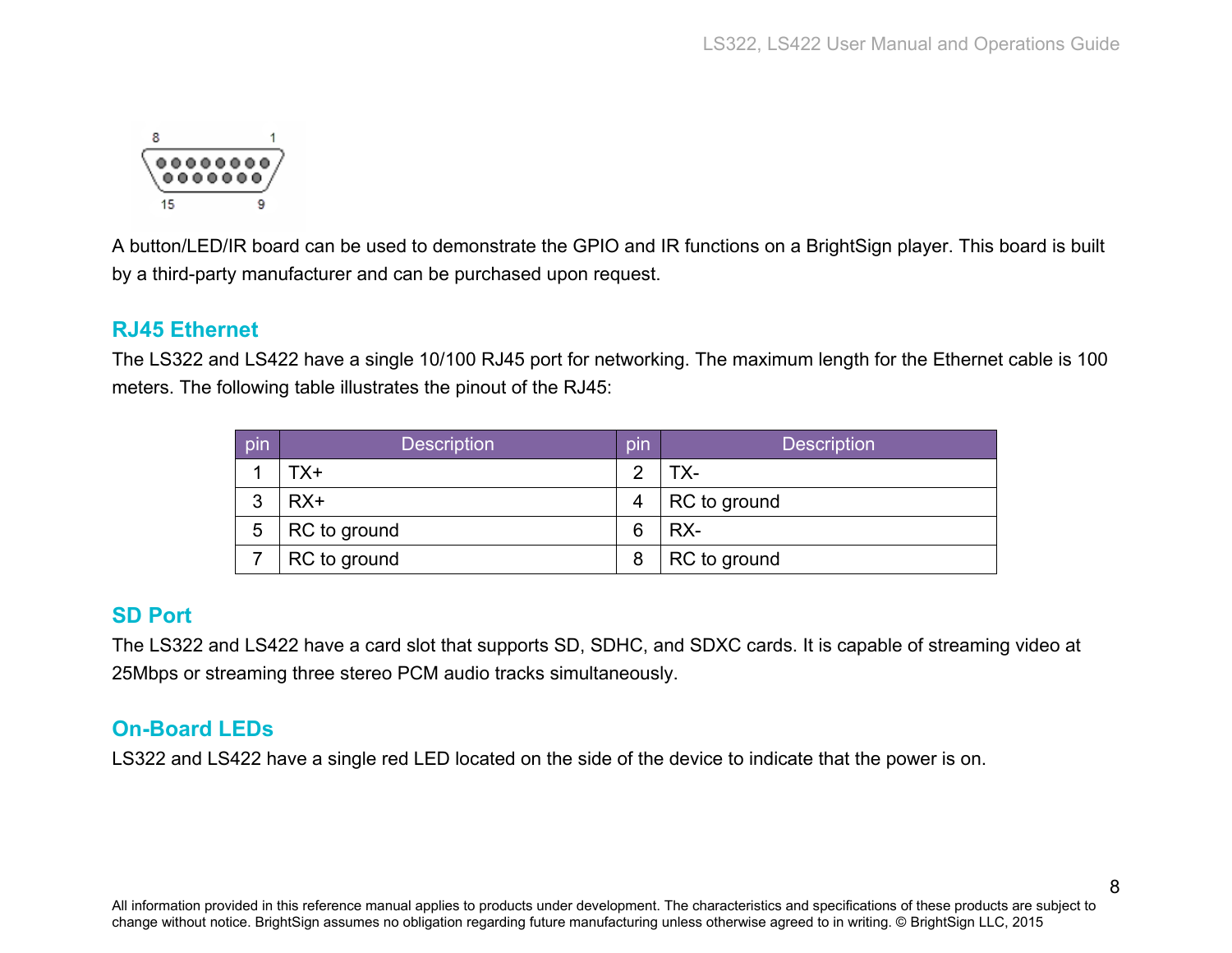# <span id="page-11-0"></span>**ENVIORNMENTAL AND POWER USAGE**

The LS322 and LS422 are designed to be used between 0°C and 40°C, at 90% maximum relative humidity, noncondensing.

The power supply on the BrightSign LS series is 12W and 12V at 1A. **Note**: *1A at 12V is approximately 12W.*

When an LS322 or LS422 is sitting idle, it draws approximately 220mA. When an LS422 is playing a 1080p24 H.264 video over HDMI, it draws approximately 270mA.

The remaining 720 to 770mA of available power can be used by peripherals connected to the player. Do not connect any combination of peripherals that will exceed this amount of draw. If more than 1A total is drawn, the external power supply will shut down due to overcurrent conditions. The unit will not be damaged, but it may reboot or not operate properly until the overload is removed.

The remaining 720 to 770mA can be shared in any way among the following connectors:

| Connector <sup>1</sup>    | <b>Power Usage</b>                     |
|---------------------------|----------------------------------------|
| <b>Ethernet</b>           | Approx. 180mA (when transferring data) |
| <b>USB</b>                | Max 500mA*                             |
| DA15 3.3V                 | 500 <sub>m</sub> A                     |
| <b>HDMI 5V</b>            | Max 500mA                              |
| 6 LED outputs on the DA15 | Up to 24mA (each)                      |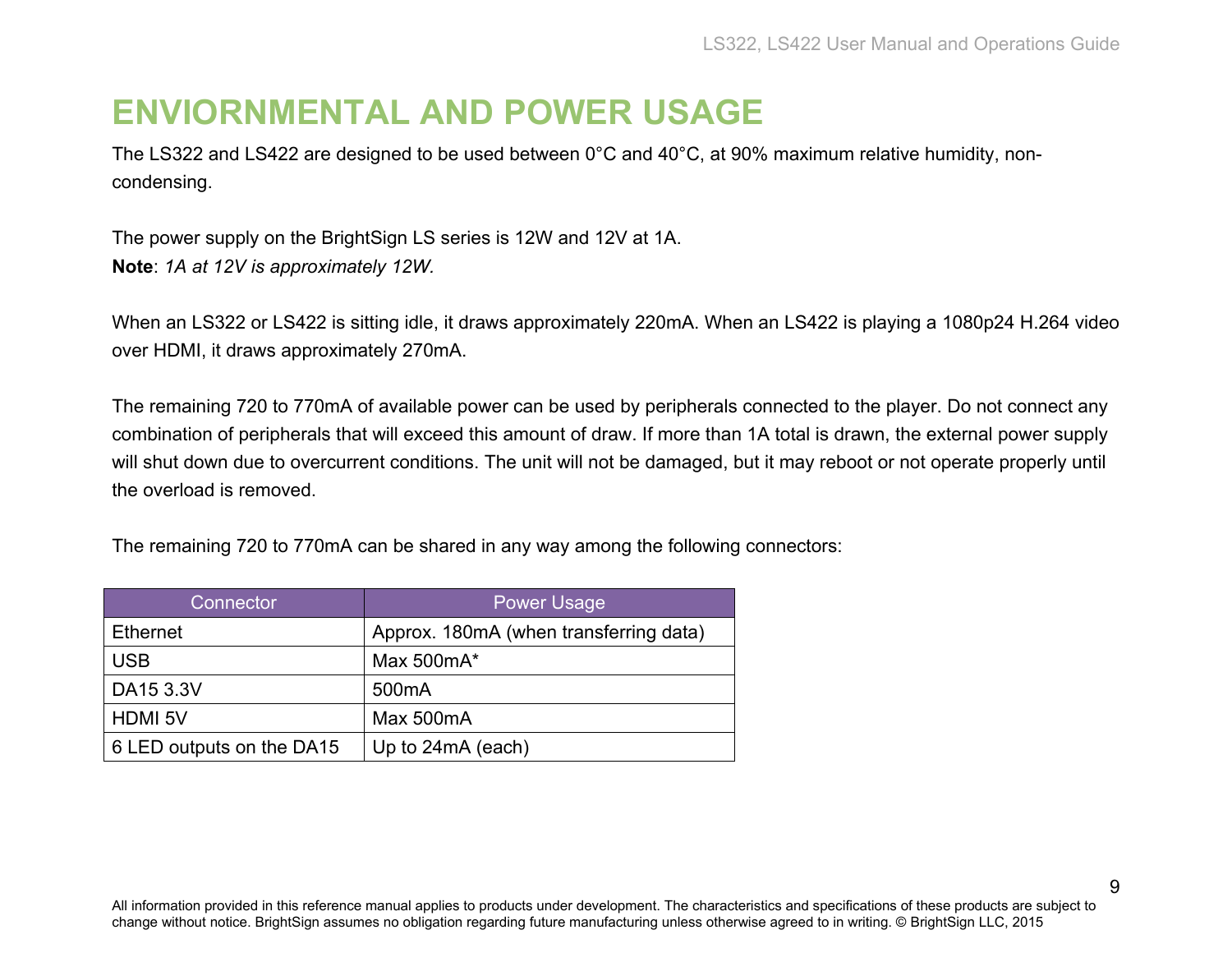10

# <span id="page-12-0"></span>**THEORY OF OPERATION**

### <span id="page-12-1"></span>**Power Supply**

There are five voltages present in the player: 5V, 3.3V, 2.5V, 1.5V, and 1.2V. The 3.3V level for the USB port is created from 12V using a switching regulator. Similar regulators are used to create the 2.5V level for the DDR SDRAM and the 1.2V level for the CPU core voltage.

### <span id="page-12-2"></span>**BCM7208 CPU**

<span id="page-12-3"></span>The LS322 and LS422 utilize a BCM7208 Multimedia CPU.

### **Built-in Flash**

The boot code in the BCM7208 instructs it to continue the boot process by reading additional code from the onboard NAND flash, which can be updated in the field from either SD or USB storage. Part of the NAND flash is also used to hold non-volatile parameters. The contents of the boot flash are copied into the SDRAM. The CPU then jumps to the boot code.

#### <span id="page-12-4"></span>**SDRAM**

The LS322 and LS422 each contain a single bank of 2Gb (256MB) DDR SDRAM. When the BCM7208 boots, it will copy the code from the NAND flash device into the SDRAM and then execute the code from the SDRAM. The SDRAM runs at a clock rate of 667MHz, with a data rate of 1333MHz.

### <span id="page-12-5"></span>**Audio Outputs**

The LS322 and LS422 each have a single high quality audio DAC device, which takes in digital audio signals from the CPU in I2S audio format. The AUD\_LRCIN is the framing signal for the audio and runs at the frequency of the audio source (usually either 44.1KHz or 48KHz). The AUD BITCLK signal is typically 32 times higher than the AUD LRCIN.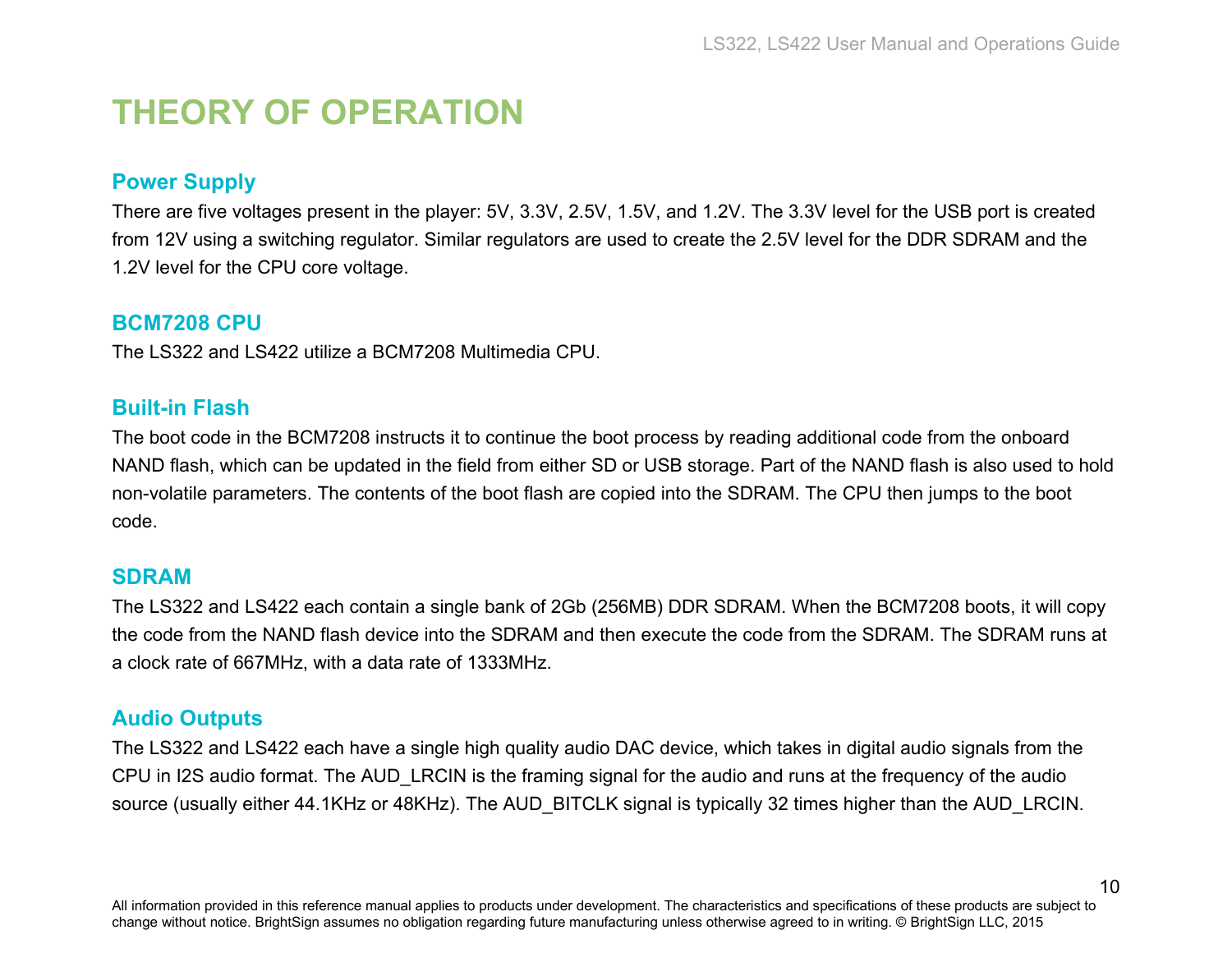The audio output is fed through an amplifier and sent directly to the audio output jack. It can drive a 32Ω load with a 2V RMS signal.

#### <span id="page-13-0"></span>**On-Board Switch**

The on-board switch is connected to the GPIO02. The GPIO02 is pulled low when the service (SVC) button is pressed. Conversely, a pull-up on the button normally sets the GPIO02 to be pulled high.

#### <span id="page-13-1"></span>**Reset Switch/GPIO Button**

The on-board switch is connected to the reset button. Pressing down the reset button will send a reset signal to the system software.

#### <span id="page-13-2"></span>**NAND Flash**

BrightSign players have a built-in NAND flash. All the code for the player is stored on the NAND flash. It may also be possible to store some content on the NAND flash, which is connected directly to the BCM7208.

#### <span id="page-13-3"></span>**Ethernet**

The 10/100 Base-T Ethernet is implemented on the LS322 and LS422 by directly interfacing with the BCM7208. The player has on-board Ethernet magnetics and termination for the RJ-45 cable.

#### <span id="page-13-4"></span>**USB 2.0**

The USB 2.0 high-speed host controller is implemented internally in the BCM7208 SOC chip. The board utilizes overcurrent protected switches that can be used to turn the power to USB devices on or off (or to detect over-current situations).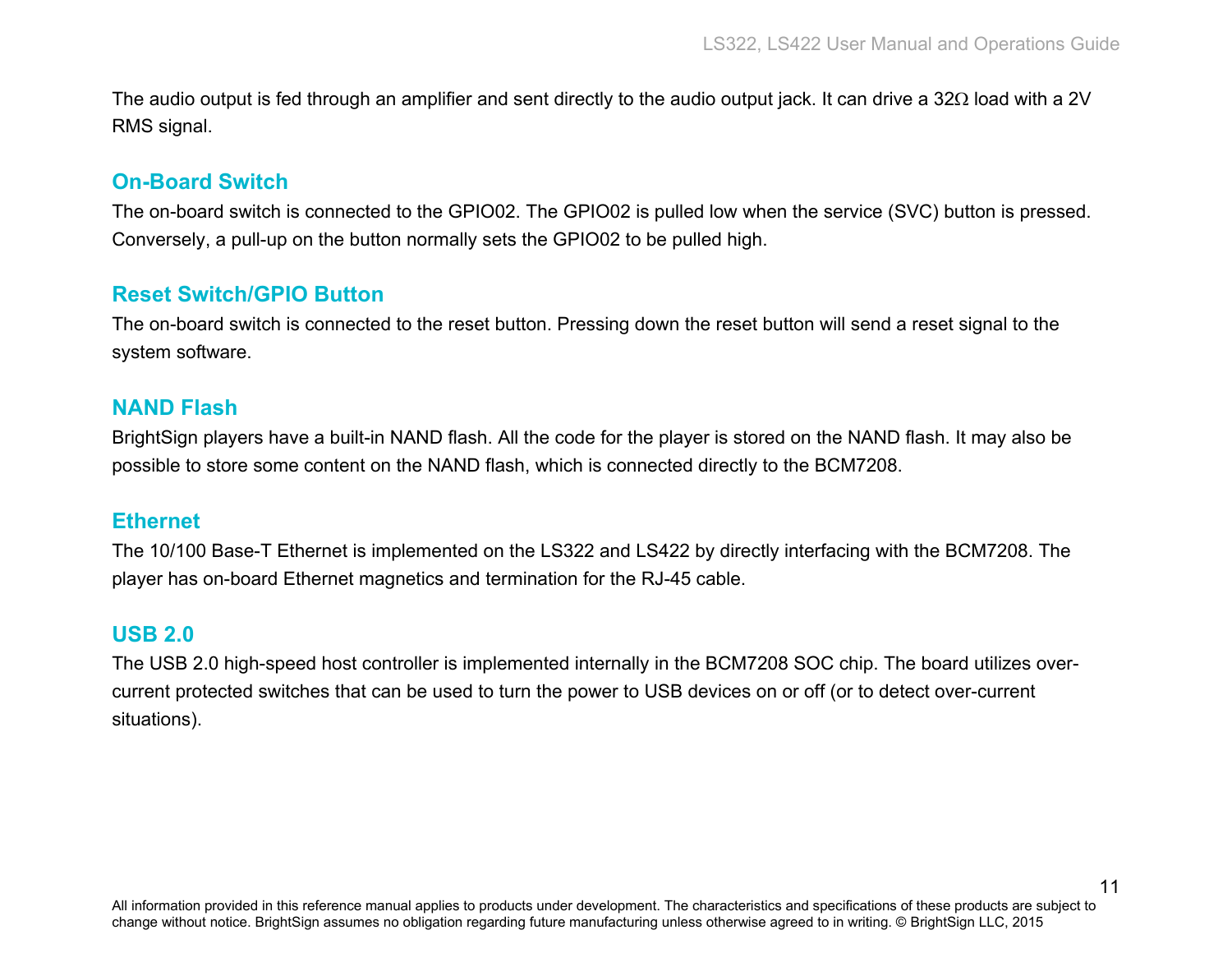# <span id="page-14-0"></span>**DIMENSIONS**